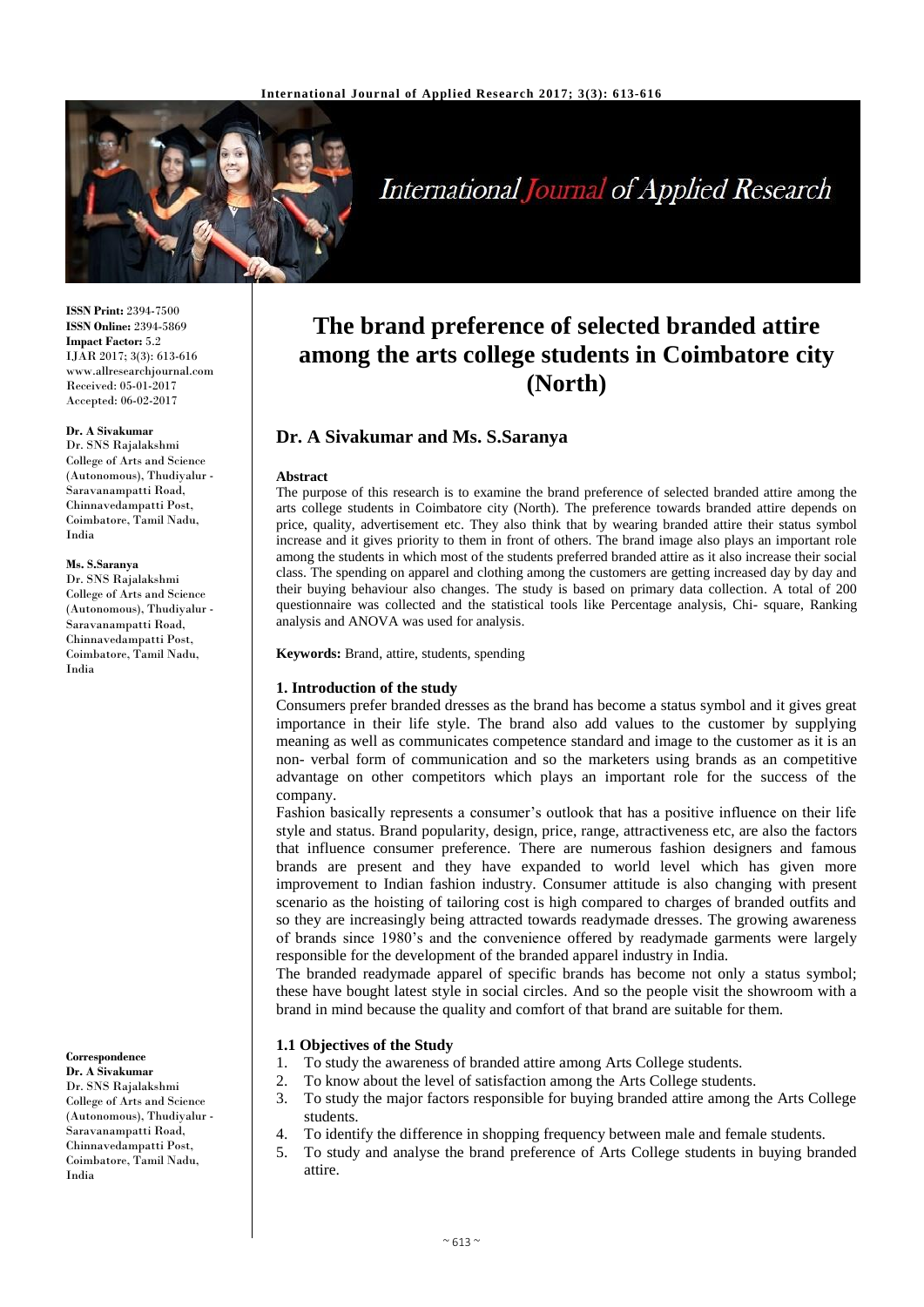## **1.2 Scope of the Study**

The study is conducted to find out the brand preference of branded attires among the college students as most of the students prefer readymade branded attire in which they choose particular brand as the brand image was not been created it is formed automatically as the specific brand has its own identity and also there is a difference in shopping frequency between the male and female is seen. The study is done among Arts College students in Coimbatore city (North).

## **1.3 Statement of the problem**

The study reveals in modern times youth prefer the branded readymade attires as it is associated with social class and prestige. The preference of people differs from brand on the basis of quality, price, taste, advertisement. The consumer choosing particular brand and there after various factors make them to switch over to another brand and so the researcher is willing to analyse the brand preference among Arts College students in Coimbatore city (North).

## **1.4 limitations of the study**

- 1. The study has been conducted among Arts College students in Coimbatore city (North).
- 2. The top 10 brands only taken for the study otherwise the scope of the study would become extremely large.
- 3. Only 200 students were taken for the study to know about their brand preference.
- 4. Findings may not exactly reflect the opinion of the target population.
- 5. Time is a major constraint for a detailed study.

## **1.5 Research methodology**

## **1.5.1 Data collection**

The study is based on both primary and secondary data.

## **1.5.2 Primary data**

The data is collected through the questionnaire between the arts college students in Coimbatore city (North).

## **1.5.3 Secondary data**

The data is collected through the various sources like books, journals, magazines, newspapers etc.

## **1.5.4 Sample size**

In the study a set of 200 students were selected to know about their brand preference.

## **1.5.5 Sampling design**

For the study non random sampling method is used.

## **1.5.6 Statistical tools for analysis**

The statistical tools used for the study is Simple percentage analysis, Chi – square analysis, Ranking analysis, anova

## **2. Review of literature**

Syed Ahamed. S, Dr. A. Ravi  $(2016)$ <sup>[10]</sup> have concluded that Consumers shop for various reasons. Men prefer brands for various reasons especially for garments. They choose product by collecting information or an overview of the products according to latest trends. Consumers differ according to their shopping frequency and buy the products which satisfy their needs. Brand is a perceived image that resides in the minds of consumers. Thus purchase of products influence by brands, purchase habit, personality,

social, marketing. And the study tells that the consumers prefer branded dresses and so the manufacturer should focus on design, style, comfortable etc.

Neyati Ahuja (2015)  $[9]$  written in the research paper that the brand has become a symbol. Customer prefers branded products and quality attracts. The study analyzes the effect of brands on consumer buying and behaviour and helps to have depth knowledge of branding. The brand has direct relationship with consumer and the industry is growing tremendously. The brand define the standard of living helps for the success of product brand has quality age etc., the fashion industry has significant effect on consumer behaviour.

K. Nalini (2014)  $[8]$  have revealed that the customer vary according to their likes, dislikes etc., The consumer behaviour is complex and multi-dimensional and based on assumptions on consumer behaviour the social and cultural factor influence in purchase decision and also their spending habits. The quality is associated with the product and also the price, store image etc., are dependent. The interest and situation are foundation for perception of product quality.

Malika Rani, Rajeev Gupta  $(2013)$ <sup>[3]</sup> defined as the export share has been increased. At liberalization starts the readymade garment production also starts in last two decade the India moves to tenth position in the world export readymade garments. The price and sales promotion is fixed by considering people and it should attract people in which the sales increase thus turn over increases.

Parul Mittal, Sandeep Aggarwal (2012)<sup>[2]</sup> have said that the competition between products and services is becoming tough and so branding was introduced as it is psychological element helps in consumer buying behaviour and branding is a form of non verbal communication. The brand differs for products to product. The study regards perception of branded products in the society. And thus conclude that the brand enhance the people buying habit in Jaipur and brand is related to quality, style design and value for money and find that there is a relationship between income and purchase behaviour.

P.S. Venkateswaran, N. Ananthi, U. Geetha, Binith Muthukrishnan. K  $(2011)$ <sup>[1]</sup> defined that the brand is a personality of a product or service. It is distinguished into two aspects as experimental and psychological. The study deals with the influence factor of brand loyalty towards branded apparel. The researcher says that it is difficult to maintain the brand loyalty as many forces are present like representing consumers as competition, advertising, sales promotions etc. So marketer should segment consumers and try to attract consumers and make them to identify the brand and remember the image of product

## **3. Data Analysis and Interpretation 3.1 Simple Percentage Analysis 3.1.1 Preference towards Branded Attire**

| <b>Preference towards</b><br><b>branded attire</b> | No of<br>respondents | Percentage |
|----------------------------------------------------|----------------------|------------|
| Recognition                                        | 14                   |            |
| Good looking                                       | 120                  | 60         |
| Value for money                                    | 34                   | 17         |
| Social class                                       | 14                   |            |
| Others                                             | 18                   |            |
| Total                                              | 200                  |            |

**Source:** Primary Data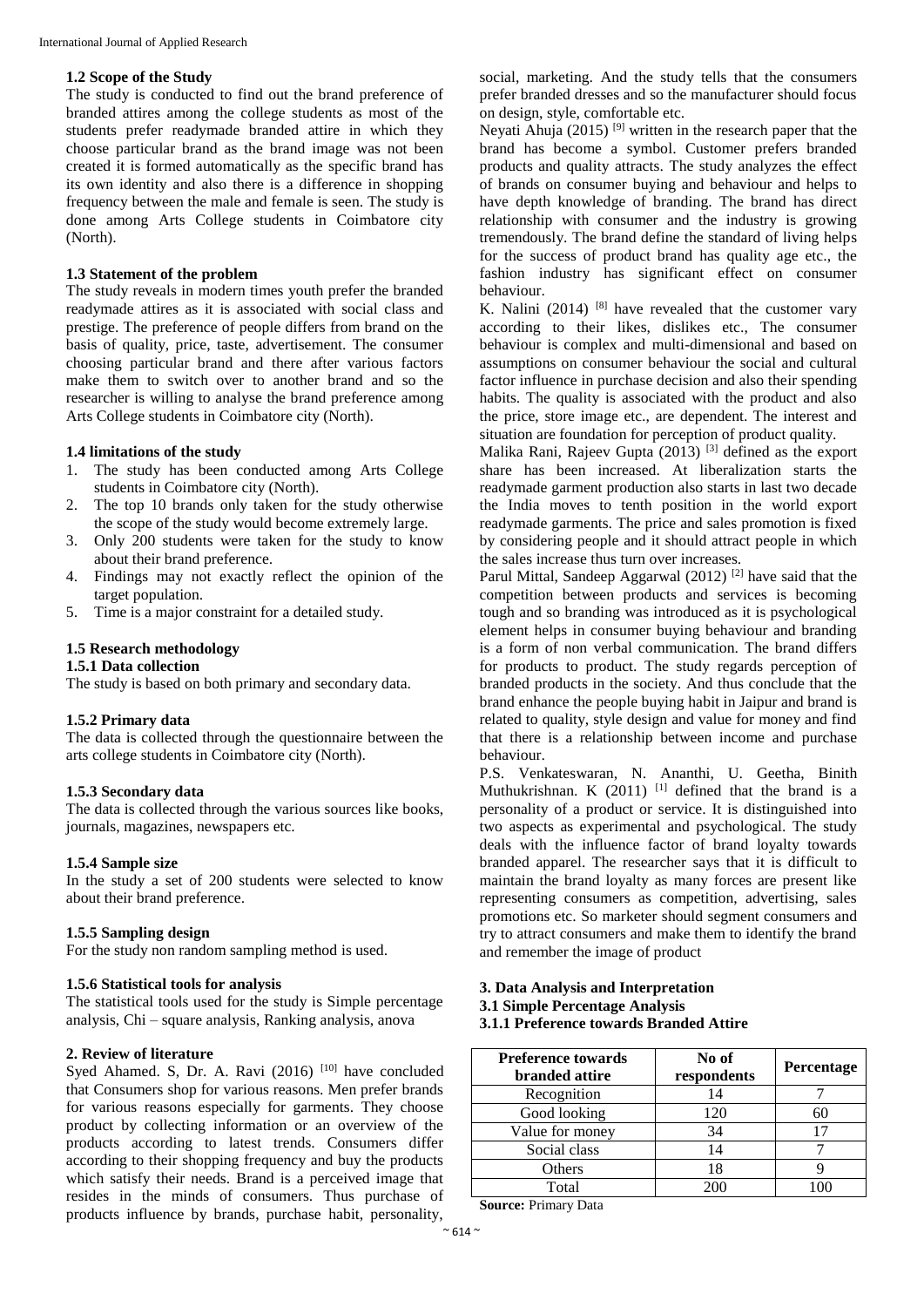## **Interpretation**

The above table 3.1.1 represents the preference towards branded attire by the respondents. It is clear from the table that the respondents prefer branded attire as it have recognition were 14 having 7 percent, the respondents prefer branded attire as it was good looking were 120 having 60 percent, the respondents prefer branded attire as it gives value for money were 34 having 17 percent, the respondents prefer branded attire as it increased their social class were 14 having 7 percent and the respondents prefer branded attire for other reasons were 18 having 9 percent.

## **3.2 chi- square**

## **3.2.1 Association between family income and annual spending for branded attire**

#### **Null hypothesis**

H0: There is no significant association between family income and annual spending for branded attire

## **Alternative hypothesis**

H1: There is significant association between family income and annual spending branded attire.

|                              | Value              | Df | Asymp. Sig. (2-sided) |
|------------------------------|--------------------|----|-----------------------|
| Pearson Chi-Square           | 4.039 <sup>a</sup> |    | 0.854                 |
| Likelihood Ratio             | 3.862              |    | 0.869                 |
| Linear-by-Linear Association | 0.076              |    | 0.782                 |
| N of Valid Cases             | 200                |    |                       |

a. 6 cells (40.0%) have expected count less than 5. The minimum expected count is 1.89

Level of significance  $= 5\%$ 

## **Interpretation**

The above table 3.2.1 reveals the significant association between family income and annual spending for branded attire applying Pearson Chi-Square method. It is evident from the table that the P value is 0.854 which is higher than 5% (0.05) level of significance. Hence the null hypothesis is rejected and found that there is a association between family income and annual spending for branded attire.

## **3.3 Ranking Analysis**

## **3.3.1 Rank for the Purchase of Branded Attire**

| <b>Particulars</b> | <b>Mean rank</b> | Rank |  |
|--------------------|------------------|------|--|
| Fashion            | 4.20             |      |  |
| <b>Brand</b>       | 4.27             |      |  |
| Aesthetics         | 4.45             |      |  |
| Comfort            | 3.55             |      |  |
| Style              | 3.58             |      |  |
| Durability         | 4.42             |      |  |
| Advertisement      | 3.54             |      |  |

**Source:** Primary data

|                         | <b>Sum of Squares</b> |      | <b>Mean Square</b> |      | Sig. |
|-------------------------|-----------------------|------|--------------------|------|------|
| Between Groups          | 618                   |      | .309               | .285 | ワミク  |
| Within Groups           | 213.362               | . 07 | .083               |      |      |
| Total                   | 213.980               | 99   |                    |      |      |
| $\sim$<br>$\sim$ $\sim$ |                       |      |                    |      |      |

**Source:** Primary data

## **Interpretation**

The above table 3.4.1 represents the analysis of variance between course classification and brand preference towards branded attire. The table shows that the F value obtained is 0.285 with the P value of 0.752 which is higher than 5% (0.05) level of significance. Hence the null hypothesis is rejected and found that there is a relationship between course classification and brand preference.

## **4. Findings, Suggestions and Conclusion 4.1 Findings of Percentage Analysis**

- The maximum no of the respondents are male at 54%.
- The maximum no of the respondents are unmarried at 90%.
- The respondents belong to the monthly income of 10001-20000 at 43.5%.

# The maximum no of the respondents belong to nuclear

- family at 78.5%. The maximum no of the respondents belong to the
- family size of 3-5 members at 67.5%.
- The maximum no of the respondents belong to the classification of post graduate at 52%.
- The maximum no of the respondents belong to arts at 61%.
- The maximum no of the respondents says that the brand image has a status symbol at 87.5%.
- The maximum no of respondents prefer branded attire as it is good looking at 60%.
- The respondents purchase Park Avenue brand at 21%
- The respondents choose that particular brand for comfort at 46.5%.

## **Interpretation**

The above table 3.3.1 indicates the ranks for purchase for branded attire. The factor aesthetics was ranked first with the mean rank of 4.45, the factor durability was ranked second with the mean rank of4.42, the factor brand was ranked third with the mean rank of 4.27, the factor fashion was ranked fourth with the mean rank of 4.20, the factor style was ranked fifth with the mean rank of 3.58, followed by the comfort was ranked sixth with mean value of 3.55 and the seventh rank was given to advertisement at 3.54.

#### **3.4 Anova**

## **3.4.1 Comparison between Classification of Course and Preference towards Branded Attire**

**Null hypothesis**

**H0:** There is no significant relationship between course classification and brand preference towards branded attire.

## **Alternative hypothesis**

H1: There is significant relationship between course classification and brand preference towards branded attire.